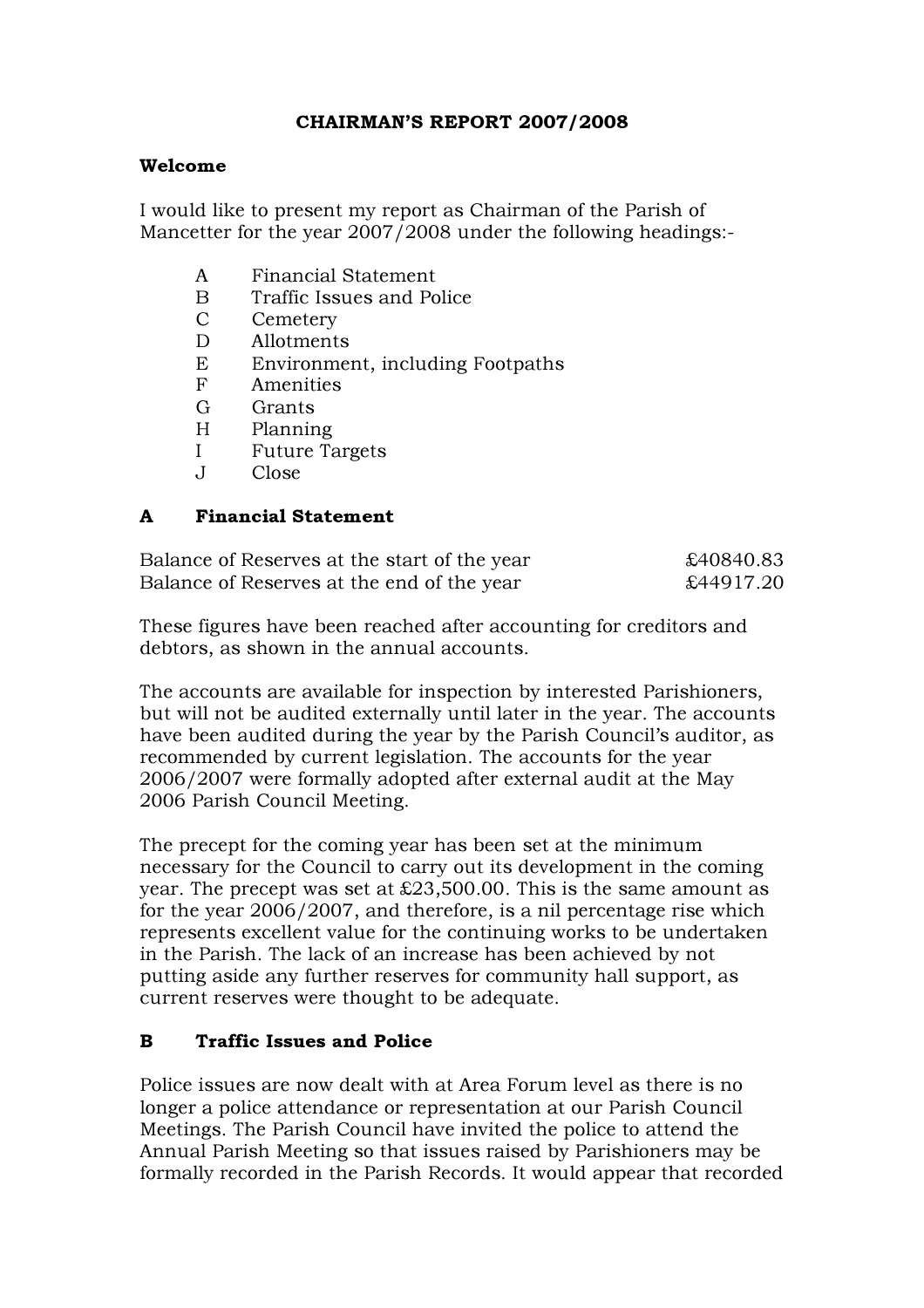crime in the Parish remains relatively low when compared to some areas of the NWBC area. I will again reiterate, concerns over speeding vehicles in the Parish, and if you as a Parishioner continue to speed you will be paying a fine. This is the warning given at the last Area Forum Meeting.

Initial reports that relate to traffic speed limit signage have been made and would indicate an overall recommendation for a reduction of speeds through conurbation areas. This is by no means finalised and certainly does not address all local issues and concerns.

Safety at some road junctions is still poor, particularly in the Blue Boar area, and the Parish Council will continue in its efforts for a better method of traffic control in that particular area.

Despite the installation of the speed cushions in Manor Road, there are still issues relating to speeding vehicles and areas of loose grit along that road.

Closure of the bridge on Quarry Lane for modifications to the traffic light management gave cause for concern. Its overall effect on traffic movement in the area clearly demonstrated the 'fragile balance' of local traffic movements.

#### C Cemetery

The maintenance of the Cemetery/Churchyard is in the hands of the same contractor and positive comments about his work are made by visitors to those areas.

Further paperwork relating to the testing of monuments still has to be devised and approved by the Council, and until this is done no preliminary testing of monuments can take place.

There is now an agreed set of recommendations and regulations for the installation of benches in the cemetery area. It is hoped that new notice boards will shortly be installed to display this information as well as the rest of the Cemetery Rules.

The Salvation Army Centre fencing has been preserved and re-erected along the Scout Centre boundary and during this work it became apparent that there was sufficient good steelwork to replace the line of fencing to the Charity Cottages. All this work has been carried out by the same contractor. It is hoped that a plaque can be attached to the railings explaining the origins of the fence.

A new cremation interment area has been agreed, but has yet to be marked out.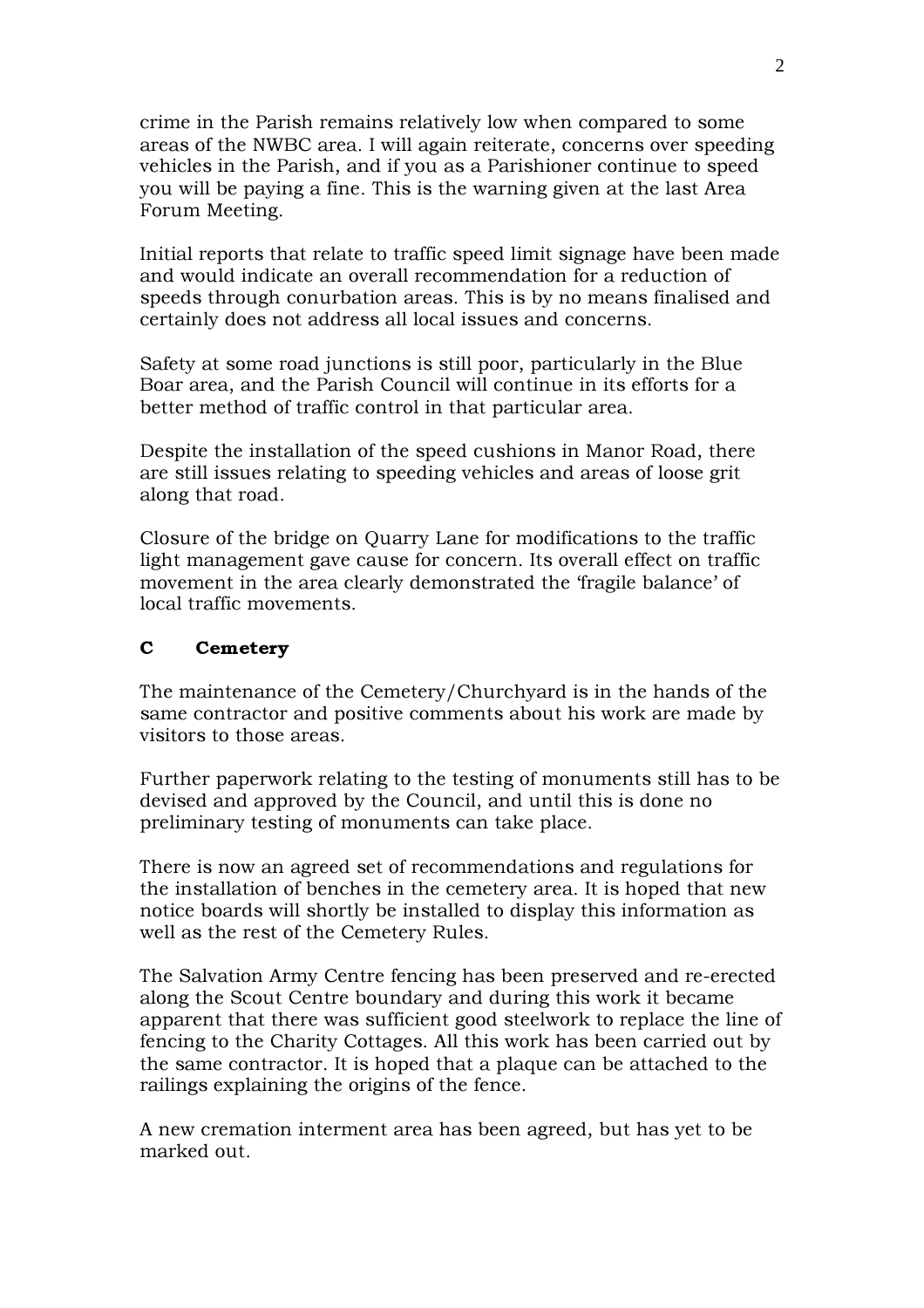## D Allotments

All allotments at the Ridge Lane site are let, and again, there is a short waiting list of prospective tenants.

Representatives from the allotment holders have attended Parish Council Meetings and have requested the installation of large water tanks to store surplus water against the inevitable dry spells. It is hoped that two such tanks will be provided in the coming year.

The sections of metal fencing removed from the cemetery, to continue the 'Salvation Army' fence have been stored and will be used to improve the perimeter fence at the turning area of the allotment site.

## E Environment

The third bus shelter has now been installed in the Parish and all three are regularly used. Unfortunately the first shelter suffered considerable vandalism to the polycarbonate sheeting and the Parish Council had to spend £500.00 replacing the damaged sheets.

The Notice Board at Ridge Lane has had to be repaired, but the one in Mancetter will require total replacement as the doors were sprayed with paint and subsequently completely broken off. Initial enquiries have been made about its replacement.

Fly tipping has been reported throughout the year and I am pleased to say that NWBC have, on most occasions, acted quickly to clear the mess.

Members of the SureStart group have met with a representative of NWBC to discuss the poor provision of play facilities for 'small people' at Ridge Lane.

After writing to the Parish Council, Ridge Lane Football Club has made a successful bid for financial support to allow them to repair the changing rooms on Ridge Lane Recreation Ground.

I will ask John Arrowsmith, our Footpaths Representative, to give his report on Footpaths and Footpath Literature.

Meetings relating to the Heritage Route have been attended by members of the Parish Council and it would appear that the appointed sculptor has been given an approved design for a substantial bench to be made from local diorite stone. The Tarmac Company and quarry management have been extremely supportive of this project. Particular thanks must go to Graham Fyles, the Estates Manager, and Mike Gale, the Quarry Manager. I firmly believe that because of such cooperation the Parish will have one of the best sculptures on the route.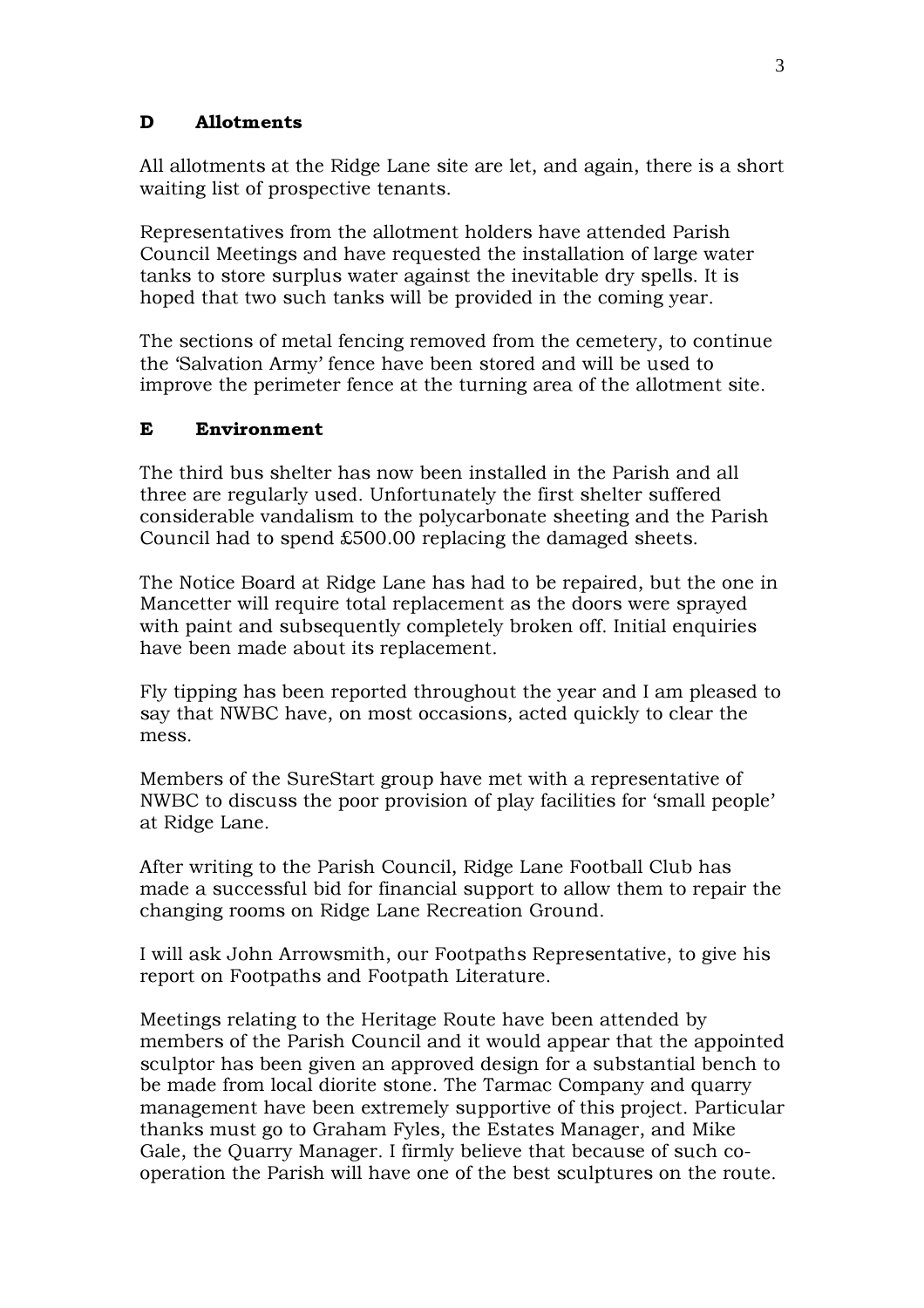## F Amenities

The Community/School Room has continued to be used for all Parish Council Meetings and some special meetings, such as the Quarry Liaison Group, which are also held here.

The negative report of the Starfish Nursery provision has now been turned into a positive with a locally known team taking up the rebuilding of this provision which will greatly benefit the Parish. Assurances have also been made by the County that there are now mechanisms in place to prevent such a disaster ever occurring again – even though I have heard of a similar incident in the Northern Area.

Preliminary discussion with Complete Care (Warwickshire) Limited – the company operating Wathen Grange School (the old Mancetter School) may bring about positive provision for the Parish. I look forward to further discussion on this issue.

# G Grants

Although we are not setting aside any additional funding in the coming year, it would appear that at long last the storage provision at the Ridge Lane Community Hall will be completed in the coming year. Delegated funding to the value of £9,000.00 has been set aside for this work.

# H Planning

Planning issues in the Parish have been commented on where appropriated.

The old school playing fields site remains a total mystery and is now subject to inclusion in an overall strategy for provision in the County. What a waste of public money! The consultation that has not been reported back to the members of the public, that gave up so much time to take part in the consultation. This, after a full report on the results of the consultation had been promised.

There are still concerns over failed enforcement notices and the misuse of one site in the Parish.

## I Future Targets

1 The Parish Council will continue to press for the improvement of services within the Parish.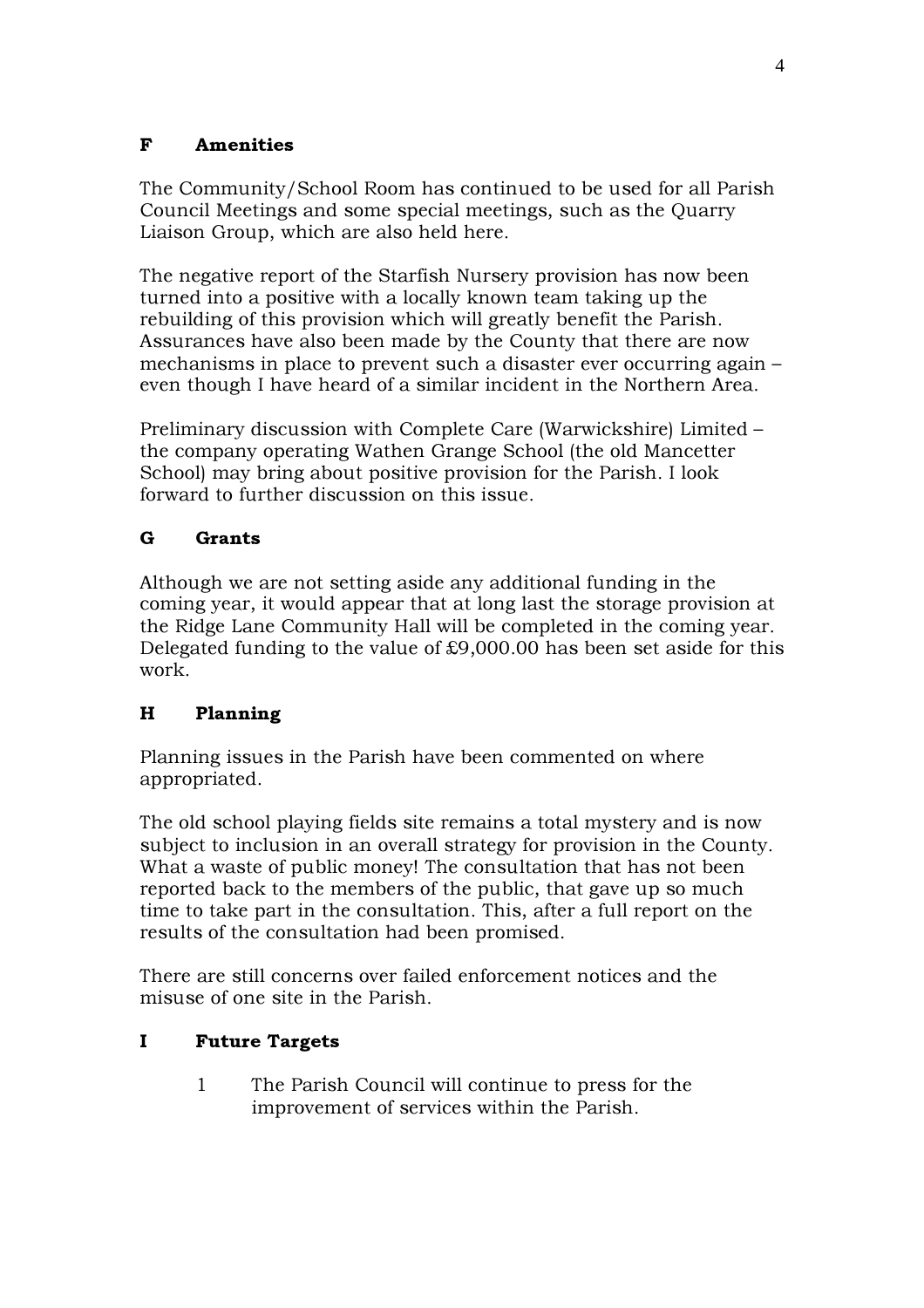- 2 Community Hall provision will continue to be supported and it is anticipated that future precepts will contain such an element.
- 3 Youth support will continue when and where appropriate staffing is available.
- 4 The new cremation area will be developed in the coming year.
- 5 The new paperwork for the testing of monuments will continue to be developed.
- 6 Support will continue for the maintenance of footpaths and the Heritage Way.
- 7 To work with other private agencies in the Parish to bring about enhanced Parish provision.
- 8 To work with the Residents' Association towards the development of a Parish Plan for Mancetter. This target is already three years old and needs active support from the residents.

## J Close

The following functions/meetings have been attended by members of the Parish Council during the previous year:-

- 1 Area Forum East Meetings
- 2 County Area Meetings
- 3 Warwickshire Association of Parish Council Meetings and Training Sessions
- 4 Annual Meeting of the Parish Council with North Warwickshire Borough Council
- 5 Ovarry Liaison Group
- 6 Standards Committee (historically but unfortunately, this Council was positively active in the first hearing relating to misconduct by a Councillor).
- 7 Mancetter Residents' Group
- 8 The Northern Association of Parish Councils

The Parish Council continue to be pleased with the support of the Borough Councillors and it is hoped that they will take on Parish matters and not busy themselves with just Borough Council matters.

Our County Councillor has also been supportive to the Parish Council and has maintained regular e-mail contact with us, as well as attending our meetings.